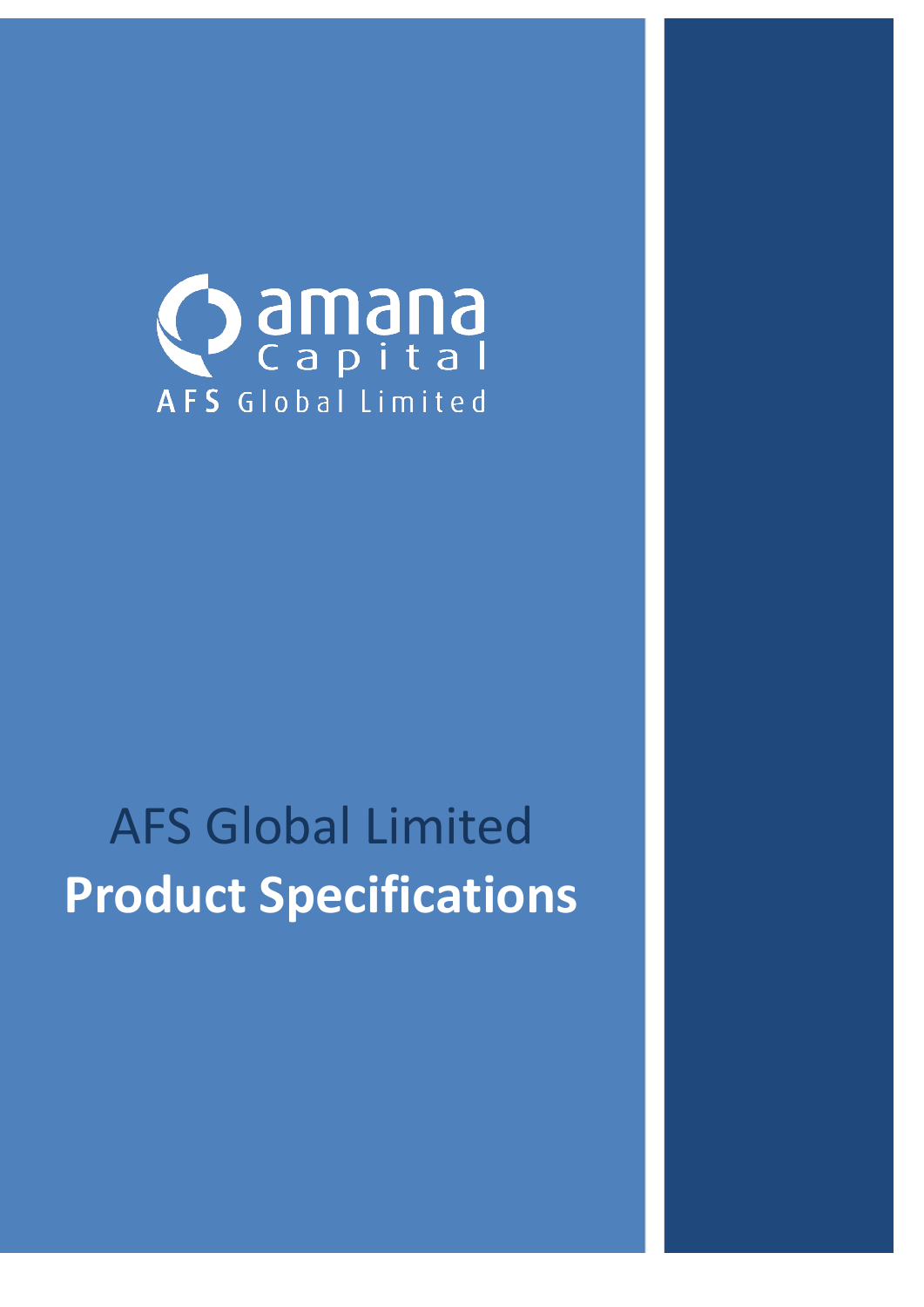

# Contents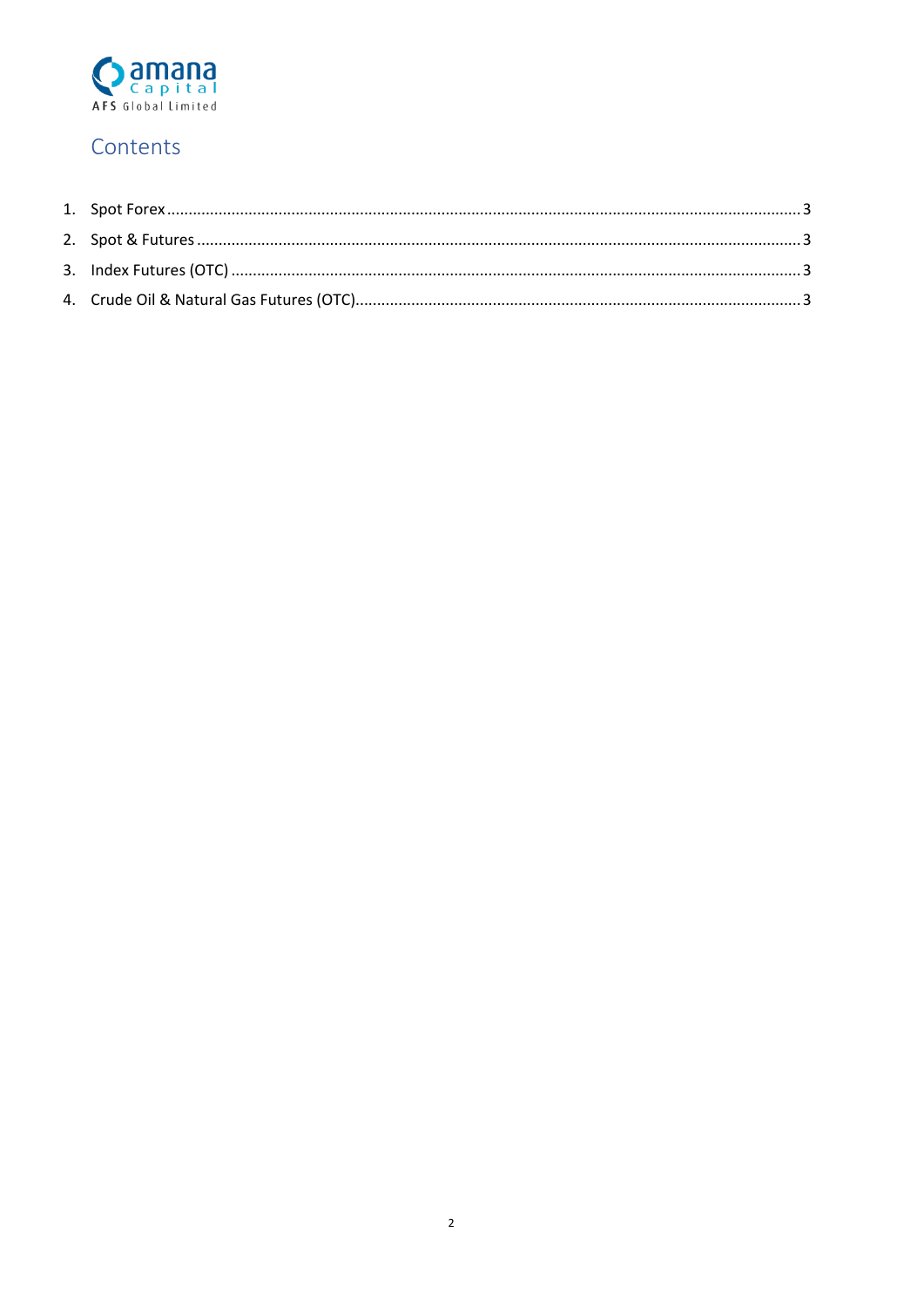

# **PRODUCTS SPECIFICATIONS**

This Product Specifications Acknowledgement ("PSA"), as amended from time to time, sets out the specifications of the products offered through AFS Global Limited – Labuan, to its Customers. You should ensure that you read and fully understand this document, so please let us know if you need any clarifications regarding any of the information contained herein.

# <span id="page-2-0"></span>1. Spot Forex

- **a.** Contract size of 100,000 base currency units (primary currency)
- **b.** Margin requirement 1:100 leverage
- **c.** Fifty per cent (50%) margin requirement on hedged positions

#### <span id="page-2-1"></span>2. Spot & Futures

- **a.** Contract size on Spot Gold and futures OTC Gold is 100 oz
- **b.** Contract size on Spot Silver and futures OTC Silver is 5,000 oz
- **c.** Margin requirement 1% leverage on Gold and Silver Spot
- **d.** Margin requirements 2% for Gold and Silver OTC futures. All futures contracts are settled on cash basis only with no delivery allowed
- **e.** Fifty per cent (50%) margin requirement on hedged positions

### <span id="page-2-2"></span>3. Index Futures (OTC)

- **a.** Contract size on index OTC futures contracts are as per exchange contract sizes. Contract size on Mini DJ is \$5 x Index Value, DJ is \$10 x Index Value, eMini S&P 500 is \$50 x Index Value, S&P500 is \$250 x Index Value, eMini NASDAQ is \$20 x Index Value, SMI is CHF 10\* Index Value, DAX is EUR 25 \* Index Value and FTSE 100 is GBP 10 \* Index Value.
- **b.** All futures contracts are settled on cash basis only with no delivery allowed.
- **c.** Margin requirements 1% per lot.
- **d.** Fifty per cent (50%) margin requirement on hedged positions.
- **e.** All futures positions will be liquidated one or two days prior to settlement at Amana Capital Ltd option notifying the client of exact settlement date.
- **f.** All futures quotations will be on bid/ask basis.

### <span id="page-2-3"></span>4. Crude Oil & Natural Gas Futures (OTC)